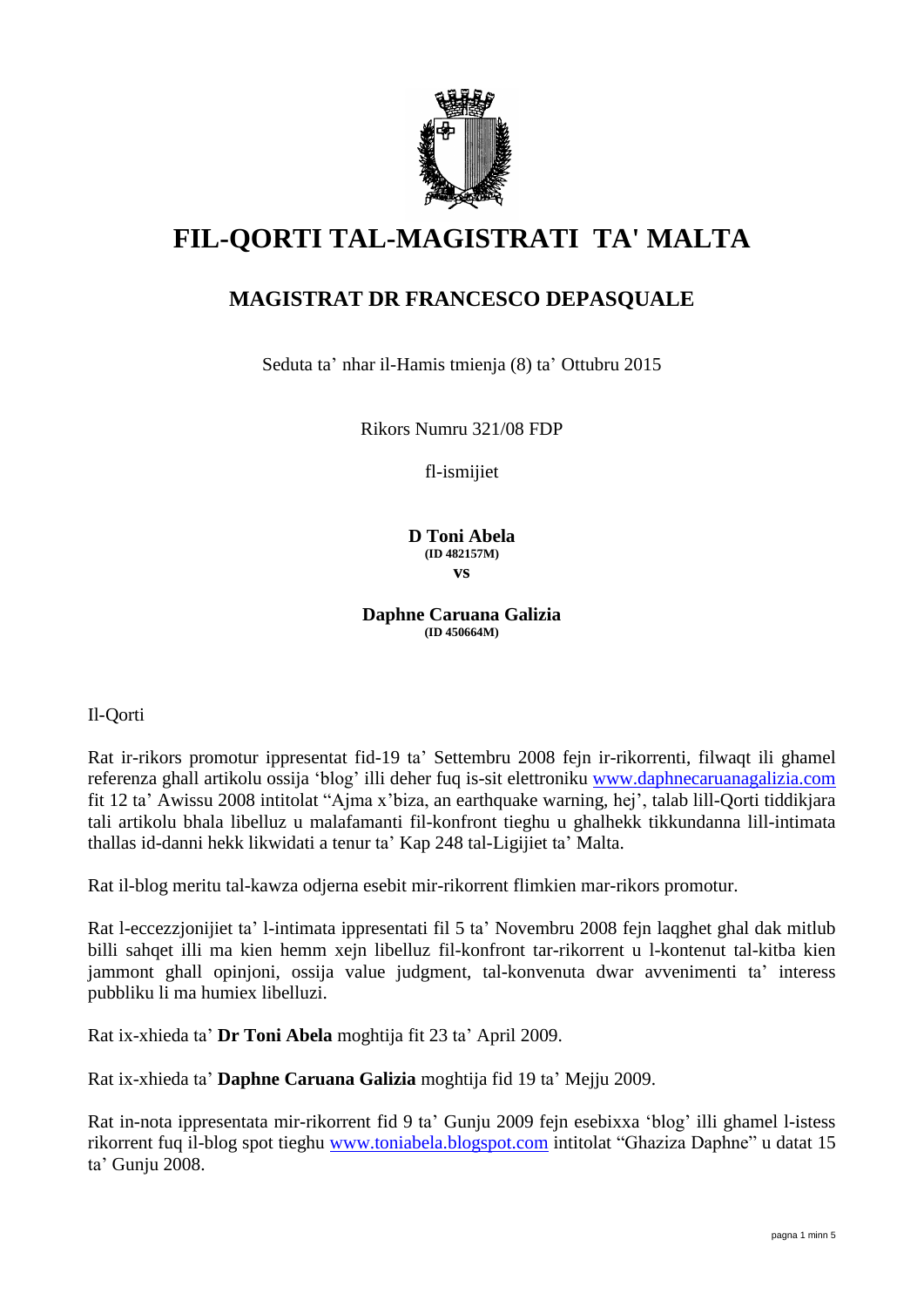Rat illi bejn il 25 ta' Jannar 2010 u it-18 ta' Novembru 2013 saru wiehed u ghoxrin seduta fejn irrikorrent ma ippresenta ebda xhieda u l-kawza giet dejjem differita fuq talba ta' l-istess rikorrent sabiex jirregola ruhu dwar il-kawza.

Rat illi, wara li l-Qorti ghaddiet biex iddikjarat l-istadju tal-provi rikorrenti bhala maghluqa wara li baqghu ma tressqu ebda provi ohra, xehdet l-intimata Daphne Caruana Galzia fl-14 ta' Marzu 2014 u sar il-kontro ezami taghha.

Semghet ix-xhieda ulterjuri ta' l-istess Daphne Caruana Galizia moghtija fil 5 ta' Mejju 2014 kif ukoll fid 19 ta' Jannar 2015.

Rat illi fid 19 ta' Frar 2015 il-Qorti ddikjarat l-istadju tal-provi maghluqa u halliet il-kawza ghattrattazzjoni finali.

Semghet it-trattazzjoni finali tal-abbli difensuri tal-partijiet moghtija fis 6 ta' Lulju 2015, wara liema data il-kawza giet differita ghas-sentenza ghallum.

## **Ikkunsidrat**

Jirrizulta illi r-rikorrent hassu malafamat bl-ewwel parti ta' l-artikolu miktub mill-intimata, fejn tghid is-segwenti:

*"Joseph Muscat gave another 'earthquake warning' in his usual column in The Times, yesterday. He's unhappy with the party system that elects clowns, idiots and incompetents to key roles – except where he is concerned, of course. The people who elected Toni Abela, Anglu Farrugia and Jason Micallef also elected him, but he obviously fails to see the connection and that he's part of the joke. In his won way, he is as crassly incompetent as the rest of them."*

Jirrizulta ippruvat illi r-rikorrent huwa persuna politika u li ghandu kariga uficjali fi hdan il-Partit Laburista.

#### **Ikkunsidrat**

Il-Qorti ma tistax ma tesprimix, l-ewwel u qabel kollox, id-disapprovazzjoni taghha ghad-dilungar zejjed u inutili illi tikkaratterizza dawna l-proceduri odjerni bhalma, sfortunatament, jittaratterizzaw hafna mill-kawzi ta' libelli quddiem dina l-Qorti.

Il-Qorti ma tistax ma tosservax illi kawzi ta' libell huma kawzi delikati hafna fejn ir-reputazzjoni ta' persuna, tkun min tkun, qieghda tigi kkunsidrata mill-Qorti, u ghalhekk huwa importanti illi tali tip ta' kawzi jinstemghu u jigu decizi fi zmien qasir hafna, sabiex il-hsara, jekk tkun saret, tkun tista tigi rimedjata fi zmien qasir.

Sfortunatament, madankollu, dina l-Qorti ma tistax ma' tinnutax illi hemm tentattiv koncertat sabiex tali tip ta' kawzi jittawwlu inutilment u jinzammew 'in limbu' ghal snin shah.

Tali agir da' parte ta' min huwa kkoncernat ma qieghed jaghmel xejn aktar hlief jitfa dell ikrah fuq l-amministrazzjoni kollha tal-Qorti u certament il-Gudikatura mhux dejjem hija responsabbli ghal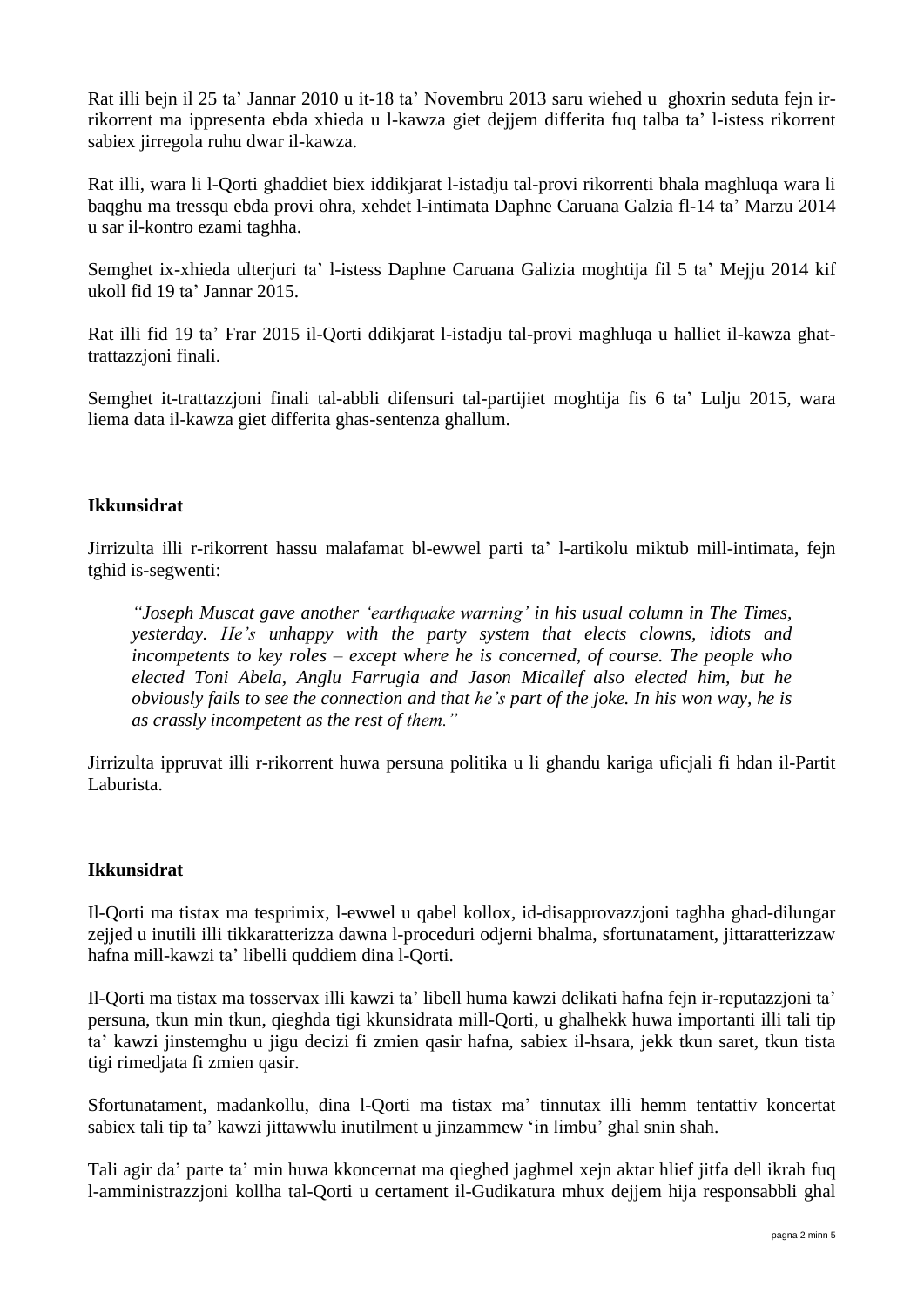tali nuqqasijiet, ghalkemm hija l-Gudikatura li tigi ggudikata mill-poplu in generali, peress illi johrog car, partikolarment fil-kawzi ta' libelli, illi l-partijiet u l-avukati taghhom huma generalment parti mir-raguni ghal tali dilungar esagerat u inutili.

Hija inaccettabbli illi kawza ta' libell iddum sebgha snin sabiex tasal ghall-istadju li tkun tista tinghata sentenza minn Gudikant.

#### **Ikkunsidrat**

Kif intqal fil-kawza **'Axel Springer AG vs Germany'**, deciza mill-Grand Chamber tal-Qorti Ewropeja ghad-Drittijiet tal-Bniedem fis-7 ta' Frar 2012:-

*78. Freedom of expression constitutes one of the essential foundations of a democratic society and one of the basic conditions for its progress and for each individual's selffulfilment. Subject to paragraph 2 of Article 10, it is applicable not only to "information" or "ideas" that are favourably received or regarded as inoffensive or as a matter of indifference, but also to those that offend, shock or disturb. Such are the demands of pluralism, tolerance and broadmindedness without which there is no "democratic society". As set forth in Article 10, freedom of expression is subject to exceptions, which must, however, be construed strictly, and the need for any restrictions must be established convincingly.*

Kif intqal fis-sentenza **Ligens vs Austria**, mhaddna mill-Qorti Maltin ukoll:-

*Freedom of the press furthermore affords the public one of the best means of discovering and forming an opinion of the ideas and attitudes of political leaders. More generally, freedom of political debate is at the very core of the concept of a democratic society which prevails throughout the Convention.*

*The limits of acceptable criticism are accordingly wider as regards a politician as such than as regards a private individual. Unlike the latter, the former inevitably and knowingly lays himself open to close scrutiny of his every word and deed by both journalists and the public at large, and he must consequently display a greater degree of tolerance. No doubt Article 10 para. 2 (art. 10-2) enables the reputation of others that is to say, of all individuals - to be protected, and this protection extends to politicians too, even when they are not acting in their private capacity; but in such cases the requirements of such protection have to be weighed in relation to the interests of open discussion of political issues.*

Finalment, kif qalet dina l-Qorti fil-kawza **Norman Lowell vs Saviour Balzan et** deciza fil 5 ta' Ottubru 2015

*Jirrizulta ampjament ippruvat illi r-rikorrent huwa persuna politika u ghalhekk, skond gurisprudenza ben stabbilita, huwa soggett ghall-livell ta' kritika ampja jekk mhux anke provokattiva, peress illi, ladarba persuna taghzel li taghti servizz fil-hajja pubblika bhala politiku, huwa ghandu jkun lest illi jigi kritikat ghall-kummenti u veduti tieghu, liema kritika tista tkun anke harxa, peress illi huwa essenzjali ghall-pajiz demokratiku bhalma hija dik Maltija illi jigi assikurat li mhux biss kullhadd ghandu d-dritt ta' liberta ta' espressjoni, izda, aktar u aktar, illi kullhadd ikollu wkoll id-dritt illi jigi mgharraf dwar kull informazzjoni u fatt li tista b'xi mod, tolqot il-kredibilita' ta' persuna politika.*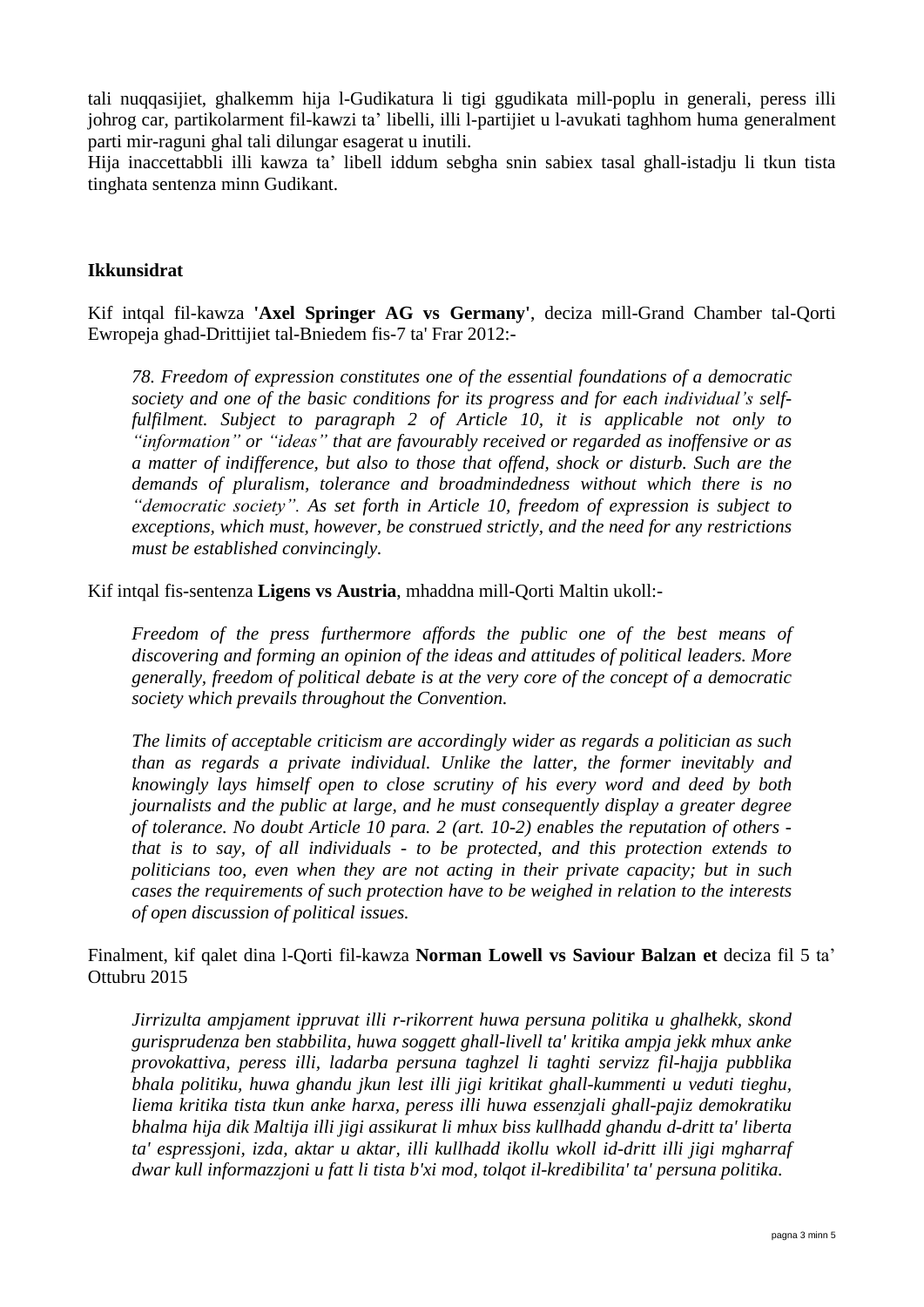### **Ikkunsidrat**

Kif gia irrilevat aktar 'l fuq il-Qorti, huwa ppruvat illi r-rikorrenti huwa persuna politika u ghalhekk, kwantu hekk, hija soggetta ghall livell ta' kritika ferm oghla minn dik ta' persuna normali, u kull azzjoni illi tali persuna, in kwnatu politiku, taghmel fil-pubbliku hija soggetta ghallkritika u kummenti, anke harxa jekk necessarju, peress illi daka huwa l-piz illi ghandu jgorr mieghu il-politiku fil-qadi tad-dmirijiet tieghu.

Il-Qorti tosserva wkoll illi fil-qari tal-bran li dwaru qieghed jilmenta ir-rikorrent kif ukoll l-artkolu kollu in generali, jidher car illi l-artikolu ma huwiex intiz sabiex jattakka lir-rikorrent biss, kif donnu ta' x'jifhem ir-rikorrent, izda qieghed jattakka it-tmexxija kollha ta' dan iz-zmien tal-Partit Laburista, li tieghu, ftit qabel, Dr Joseph Muscat kien ghadu kif gie elett bhala Kap.

Il-Qorti tosserva wkoll illi l-kritika illi saret da parte ta' l-intimata hija espressjoni ta' l-opinjoni taghha u hija 'value judgment' u 'fair comment' taghha u mhux 'statement of fact' u ghalhekk, bhala tali, ghandhom jinghataw il-konsiderazzjonijiet taghhom meta qieghed jigi kkunsidrat jekk ilkliem li dwarhom qieghed jilmenta r-rikorrent humiex malafamanti u libelluzi fil-konfront tieghu.

Kif jghid **Gatley on Libel and Slander** dwar id-difiza ta' 'fair comment':

*To succeed in a defence of fair comment the defendant must show that the words are comment, and not a statement of fact. He must also show that there is a basis of fact for the comment, contained or referred to in the matter complained of. Finally, he must show that the comment is on a matter of public interest, one which has expressly or implicitly put before the public for judgment or is otherwise a matter with which the public has a legitimate concern. If, however, the plaintiff can show that the comment was not made honestly or was actuated by malice, he will defeat the plea.*

Il-Qorti, wara illi fliet il-provi prodotti quddiemha, ma ghandha ebda dubju illi l-kumment ta' lintimata ghandu jitqies bhala 'fair comment', u ghalhekk tikkunsidra illi ma humiex libelluzi u malafamanti fil-konfront tar-rikorrent.

#### **Konkluzjoni**

Il-Qorti

Wara ili rat il-provi kollha prodotti quddiem dina l-Qorti,

Wara illi semghet it-trattazzjoni ta' l-abbli difensuri tal-partijiet

Tghaddi biex taqta u tiddeciedi l-kaz billi

**Tilqa** l-eccezzjonijiet ta' l-intimata u

**Tichad** it-talbiet attrici.